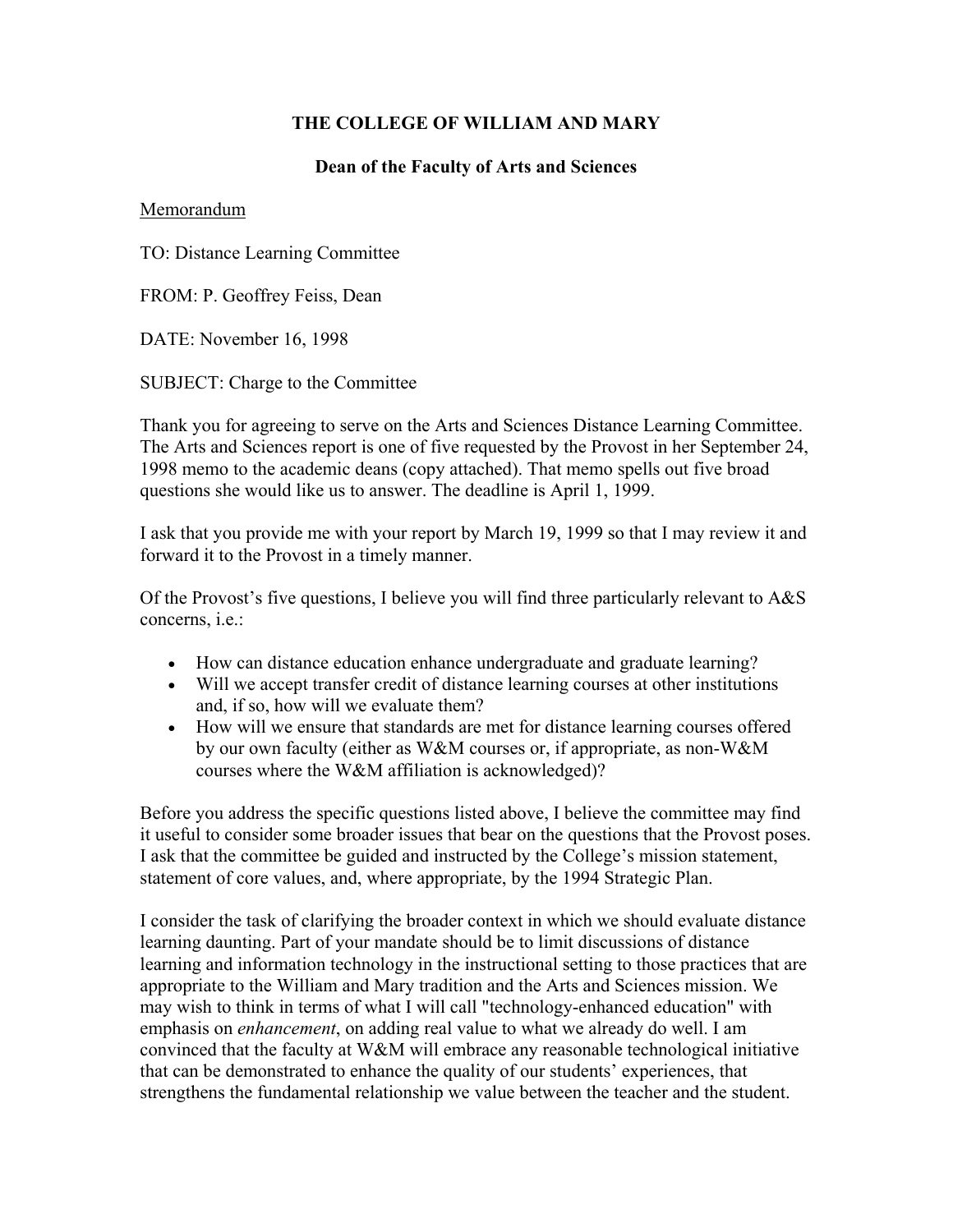The issues are not saving money -- teaching more students for less -- or using technology because it is there. The issues are using technological enhancements to do things we cannot now do, to improve learning, and to enliven the learning environment in authentic ways.

Several prior questions seem to me to require consideration before addressing the Provost's more specific concerns. These include:

- Control: Does the faculty feel it has sufficient control of the educational policy aspects of technology on campus and, if not, what procedures must be developed to assure this control?
- Outcomes: In general terms, what unique educational outcomes, consistent with core institutional values, can technology-enhanced initiatives in general and distance learning in particular achieve? How might we characterize and define those circumstances in which technology adds value or fundamentally transforms the educational process in positive ways?
- Standards and Procedures: What generic standards, criteria, and procedures can we develop that will assure that educational technology initiatives meet explicit goals and objectives?
- Competencies: Do technology-enhanced learning initiatives require any unique competencies among faculty or new procedures beyond existing course-approval, peer evaluation, and assessment procedures?
- Faculty Development and Resources: What on-going resources and faculty development initiatives are required to assure that the educational technology initiatives we support are implemented and sustained in a manner consistent with W&M standards of excellence?
- Priorities: How should A&S go about setting priorities for technology-enhanced instruction and appropriate distance learning initiatives?

I suggest that that the committee proceed in the context of the following assumptions:

- William and Mary is a learning community where person-to-person, faculty to student interactions are fundamental to our educational objectives.
- Our mission is to offer the finest residential, liberal arts experience possible to traditional undergraduate students (i.e., 18- to 22-year olds).
- William and Mary prizes above all else the high quality of its learning environment and the authentic learning experiences of our students.
- William and Mary insists upon, in all technologically assisted learning ventures, the highest standards of demonstrable excellence. This includes the development of appropriate outcomes assessment in any technology-enhanced educational initiative.

I encourage the committee to seek whatever expertise it requires on campus and off to address these concerns. I recognize that many of these questions are large and unlikely to find resolution in a short time. I will be content with the identification and articulation of